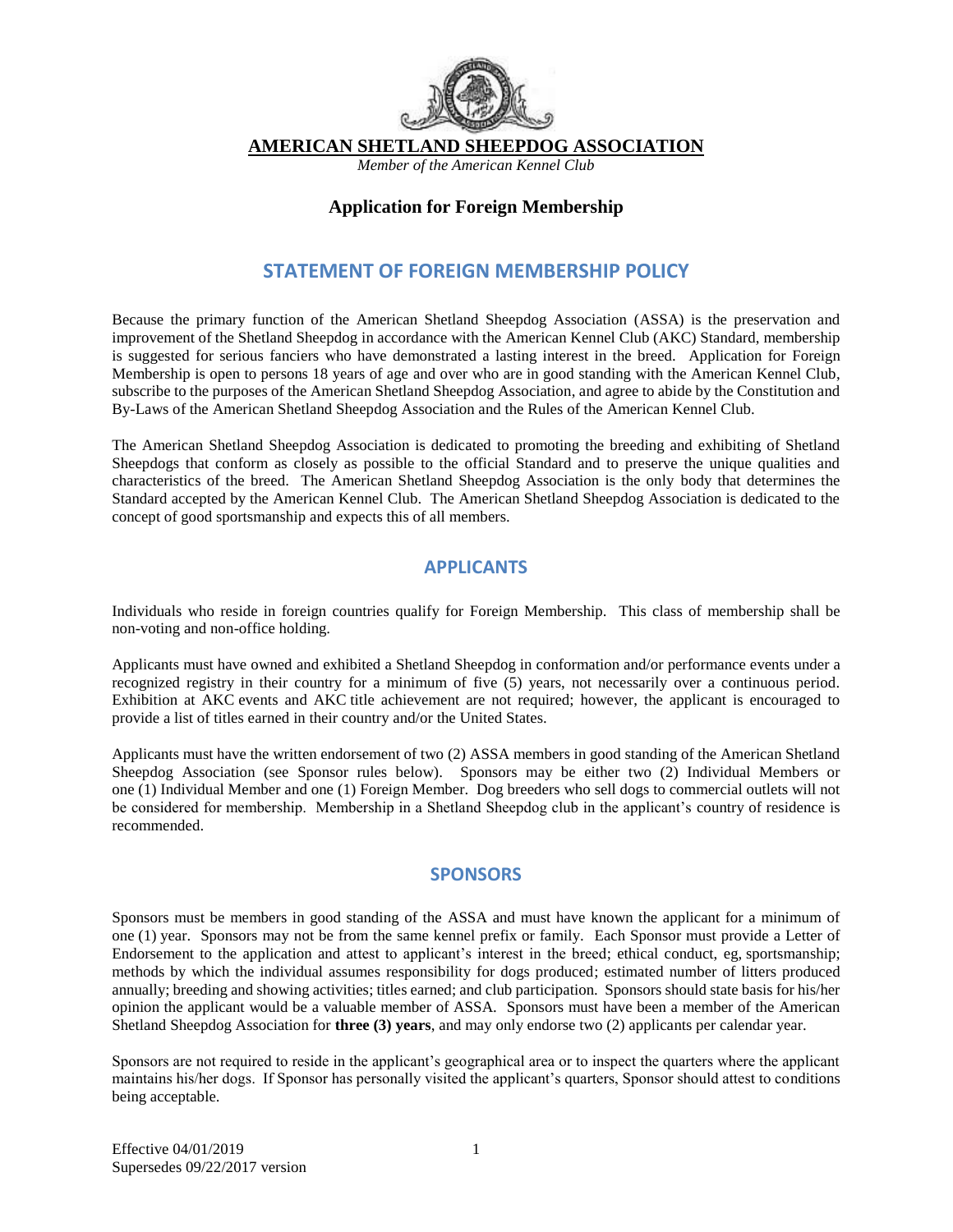

Sponsorship should be viewed as a personal endorsement of the applicant and not just a signature. Sponsor endorsement should signify that Sponsor is personally knowledgeable of the individual and is confident the applicant would be a member the ASSA would be proud to have on its roster. Sponsor should be willing to lend guidance and mentoring to the applicant, in ASSA membership, should the applicant be elected to membership.

## **APPLICATIONS**

Applicant's name, address, and telephone number will be posted in the Members Only section of the ASSA Website for 60 days and screened initially by the ASSA Membership Chairman. The By-Laws of the Association require secret affirmative votes from two thirds (2/3) of the Board of Directors present at a meeting of the Board in order to elect an applicant. Applicants will be submitted to the ASSA Board of Directors for consideration at the first, regularly scheduled Board Meeting (Spring or Fall) following expiration of the 60-day Website posting.

Per the By-Laws of the organization, if an applicant is not elected by the sitting Board of Directors, the sponsor may elect to present the applicant at an Annual Meeting of the ASSA to be voted on by the members in attendance. A favorable vote of 75% of the members in attendance will override the Board's decision not to accept the applicant and vote the applicant into membership, provided the applicant meets the residency and sponsorship requirements of the ASSA.

An application fee of \$25.00 and dues payment of \$35.00 for the current fiscal year (9/1-8/31) **(\$60.00 total) must accompany application along with two (2) Sponsor Letters of Endorsement**. If an application for membership is not approved, the application fee will not be refunded.

All applications are acknowledged. Incomplete or ineligible applications will be returned with explanation. Send the complete application to Membership Chairperson Sandy McCambridge

#### *Please write legibly.*

**Sandy McCambridge ASSA Membership Chairperson 193 Red Wing Lane. Deer Lodge, TN 37726**

**ca[mbridgess3@gmail.c](mailto:sheltie@mctag.com)om**

**931-863-2813**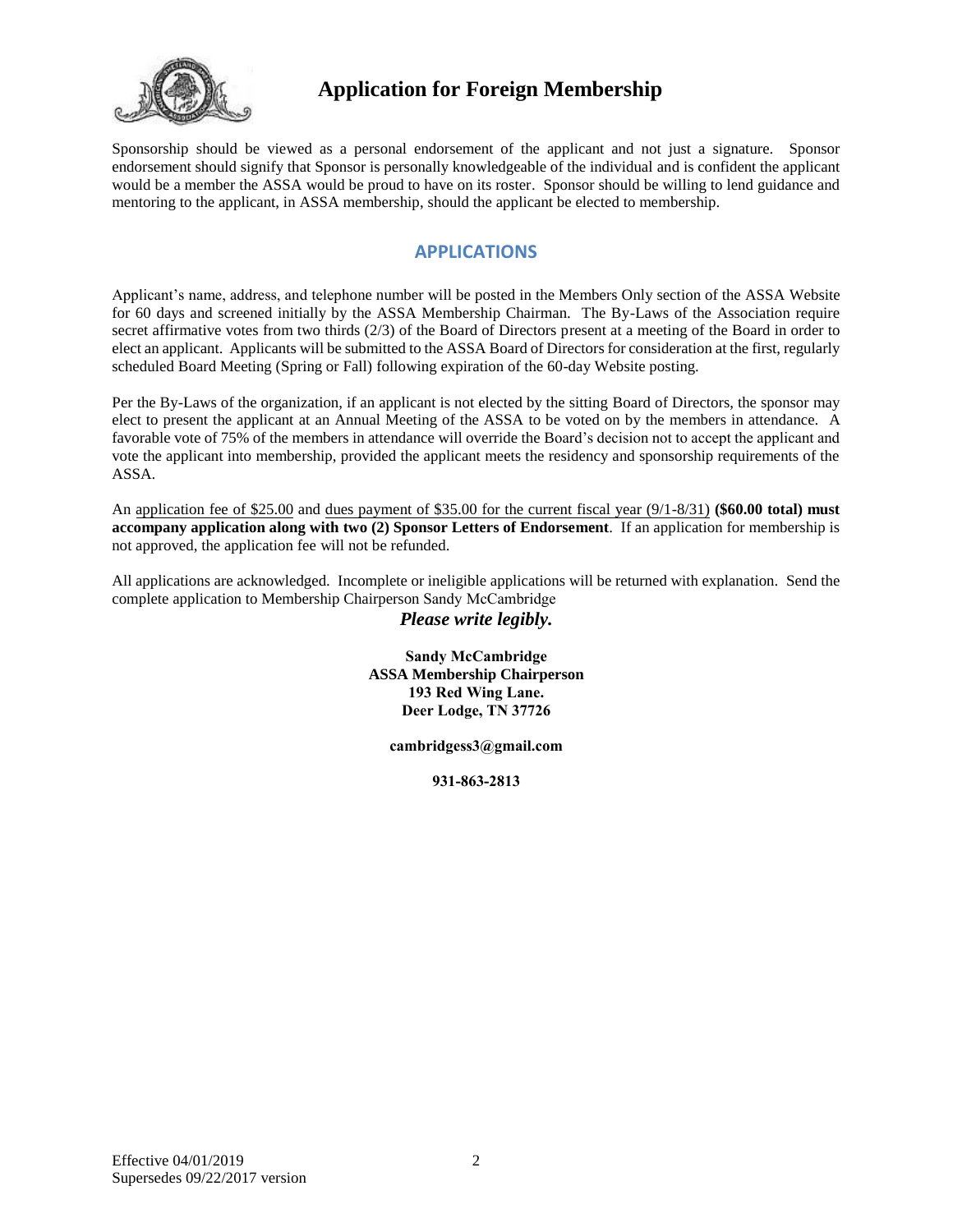

The American Shetland Sheepdog Association welcomes membership applications from serious fanciers of the Shetland Sheepdog that are dedicated to breeding and exhibiting Shelties that conform to the American Kennel Club Shetland Sheepdog breed standard; engage in ethical breeding and exhibiting practices; and demonstrate an active interest in promoting shelties, ASSA, and the sport of dogs in a positive and constructive way. *Please write legibly.*

### **PERSONAL INFORMATION**

| Name:                |  |  |
|----------------------|--|--|
| <b>Address:</b>      |  |  |
|                      |  |  |
| <b>Phone Number:</b> |  |  |
| E-Mail:              |  |  |
| WEB site url:        |  |  |
| <b>Kennel Name:</b>  |  |  |

| Number of dogs currently owned or co-owned                        |    |     |  |
|-------------------------------------------------------------------|----|-----|--|
| Breeds owned or co-owned                                          |    |     |  |
| Number of litters bred in past five years - all breeds            |    |     |  |
| Date of first Sheltie purchase (mo/year)                          |    |     |  |
| Date of first dog show entry for a Sheltie in any venue (mo/year) |    |     |  |
| Have you ever sold dogs to a commercial outlet?                   | No | Yes |  |
| Number of ASSA National Specialties attended                      |    |     |  |

## **TITLES ACHIEVED**

Exhibition at AKC events and AKC title achievements are not required for Foreign Membership; however, your accomplishments with Shetland Sheepdogs owned or co-owned by you are of interest. Please provide a list of titles earned in your country of residence and/or the United States.

# **PARTICIPATION/EXPERIENCE IN EACH VENUE**

Please indicate your level of experience in each of the following venues. Please also list if you have been listed as the Trial or Show Chair or Secretary for any venue within the past three (3) years.

|                       | Active<br>(Within<br>year) | Work<br>Experience<br>(steward) | Chair-person    | Secretary | Spectator           | Interested | <b>Not</b><br>Interested |
|-----------------------|----------------------------|---------------------------------|-----------------|-----------|---------------------|------------|--------------------------|
| Conformation          |                            |                                 |                 |           |                     |            |                          |
| Obedience             |                            |                                 |                 |           |                     |            |                          |
| Rally                 |                            |                                 |                 |           |                     |            |                          |
| Agility               |                            |                                 |                 |           |                     |            |                          |
| Herding               |                            |                                 |                 |           |                     |            |                          |
| Tracking              |                            |                                 |                 |           |                     |            |                          |
| Junior<br>Showmanship |                            |                                 | Years competed: |           | Parent of<br>Junior |            |                          |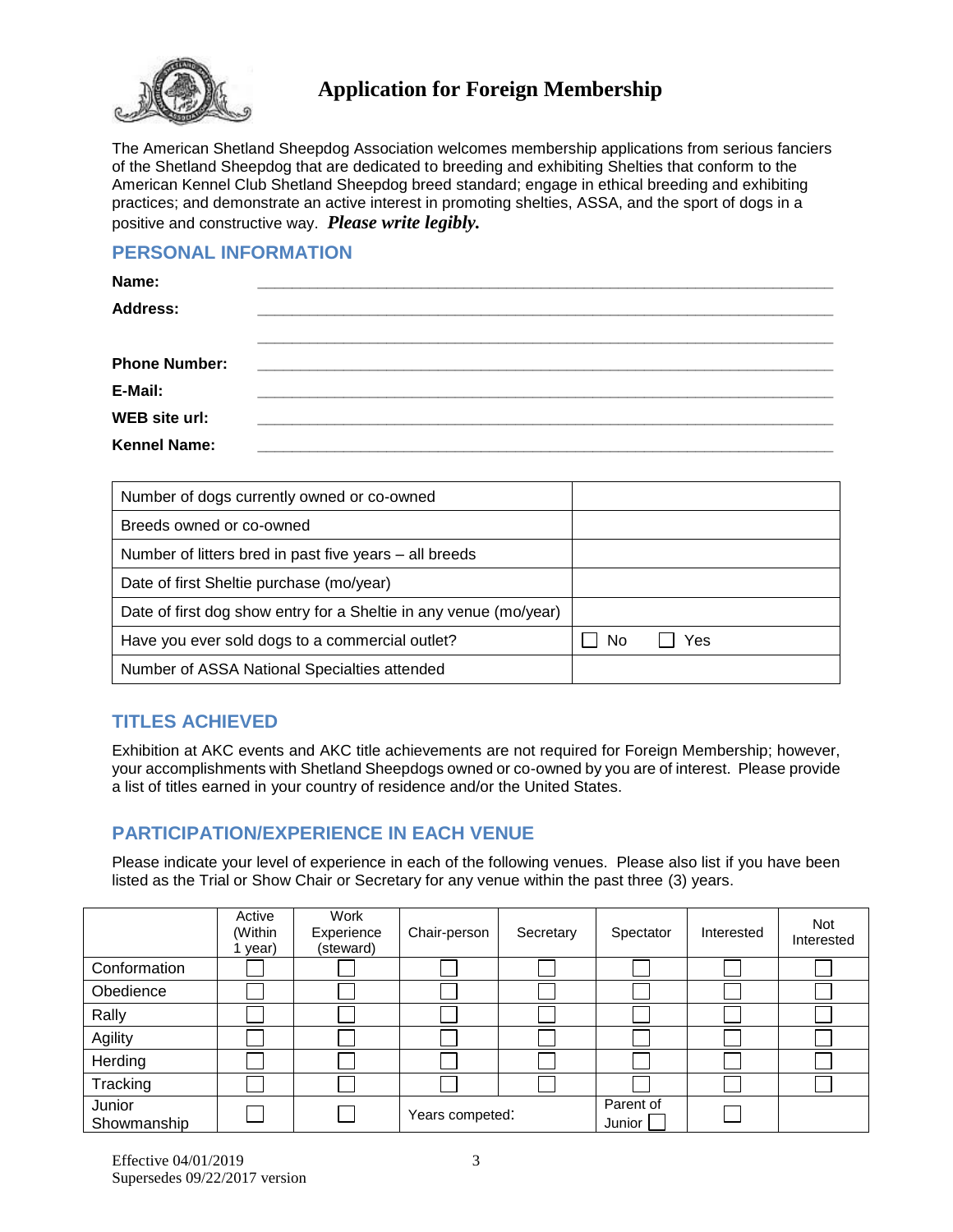

### **CLUB EXPERIENCE**

List all recent club memberships. Please list current Sheltie Specialty club(s) first.

| Name of Club | Year<br>Joined | Position(s) held |
|--------------|----------------|------------------|
|              |                |                  |
|              |                |                  |
|              |                |                  |
|              |                |                  |

#### **RESCUE**

Please indicate your level of support of either your local or national Sheltie rescue organizations.

 Rescue Coordinator Grooming □ Rescue Volunteer 
■ Long-Term Fostering<br>
T Transportation 
■ Long-Term Fostering □ Transportation<br>
T Short-Term Boarding<br>
D None of these  $\Box$  Short-Term Boarding

## **EDUCATION/ SEMINARS**

Please list the most recent sheltie-related seminars you have attended, if a seminar was attended more than once, please list the most recent year.

| Name of Seminar | Presenter | Year |
|-----------------|-----------|------|
|                 |           |      |
|                 |           |      |
|                 |           |      |
|                 |           |      |
|                 |           |      |
|                 |           |      |

#### **SERVICES**

What services can or do you offer at a local level?



## **LETTER OF INTRODUCTION**

Please attach a letter to introduce yourself and describe why you wish to become a member of ASSA.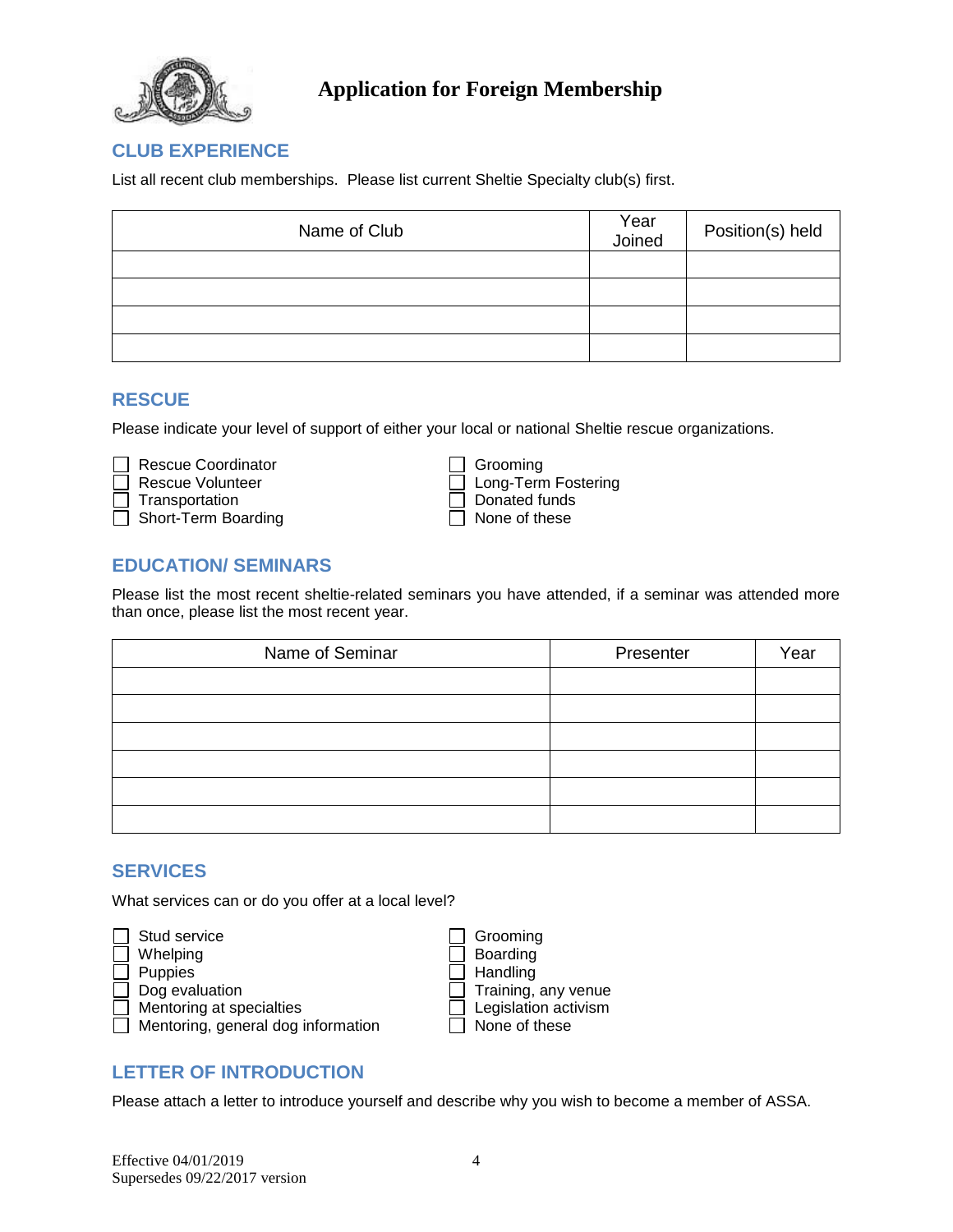

# **BY SIGNATURE BELOW, APPLICANT CERTIFIES:**

- 1. I am 18 years of age or older, and a resident of a foreign country.
- 2. I am not nor have I ever been under suspension by the American Kennel Club. If you have, please explain here:
- 3. I am not in debt to the American Shetland Sheepdog Association for sums pledged or contracted for any purpose.
- 4. I agree to abide by the Constitution and By-Laws of the American Shetland Sheepdog Association and the Rules of the American Kennel Club.
- 5. I agree at all times, and under all circumstances, to consider the welfare and best interests of the breed and of the dogs I keep, breed, exhibit or sell; and maintain, in all such activities, the highest standards of ethical conduct. I have read and understand the AMERICAN SHETLAND SHEEPDOG ASSOCIATION STATEMENT OF FOREIGN MEMBERSHIP POLICY and do share and uphold the objectives stated therein.
- 6. I have read, understand, and agree to abide by the Guidelines for Ethical Behavior.

Signature of Applicant: \_\_\_\_\_\_\_\_\_\_\_\_\_\_\_\_\_\_\_\_\_\_\_\_\_\_\_\_\_\_\_\_\_\_\_\_\_\_\_\_\_\_\_\_\_\_\_\_\_\_\_\_\_\_\_\_\_

Date:

Please use this checklist to ensure that all items are included. Incomplete applications will be returned.

- Application, signed and dated
- Applicant's Letter of Introduction
- Sponsor #1 Statement of Endorsement
- Sponsor #1 Letter of Endorsement
- Sponsor #2 Statement of Endorsement
- Sponsor #2 Letter of Endorsement
- List of titles earned in your country of residence and/or the United States
- Application fee of \$25
- Dues payment of \$35 for the current fiscal year (ie, September 1 to August 31)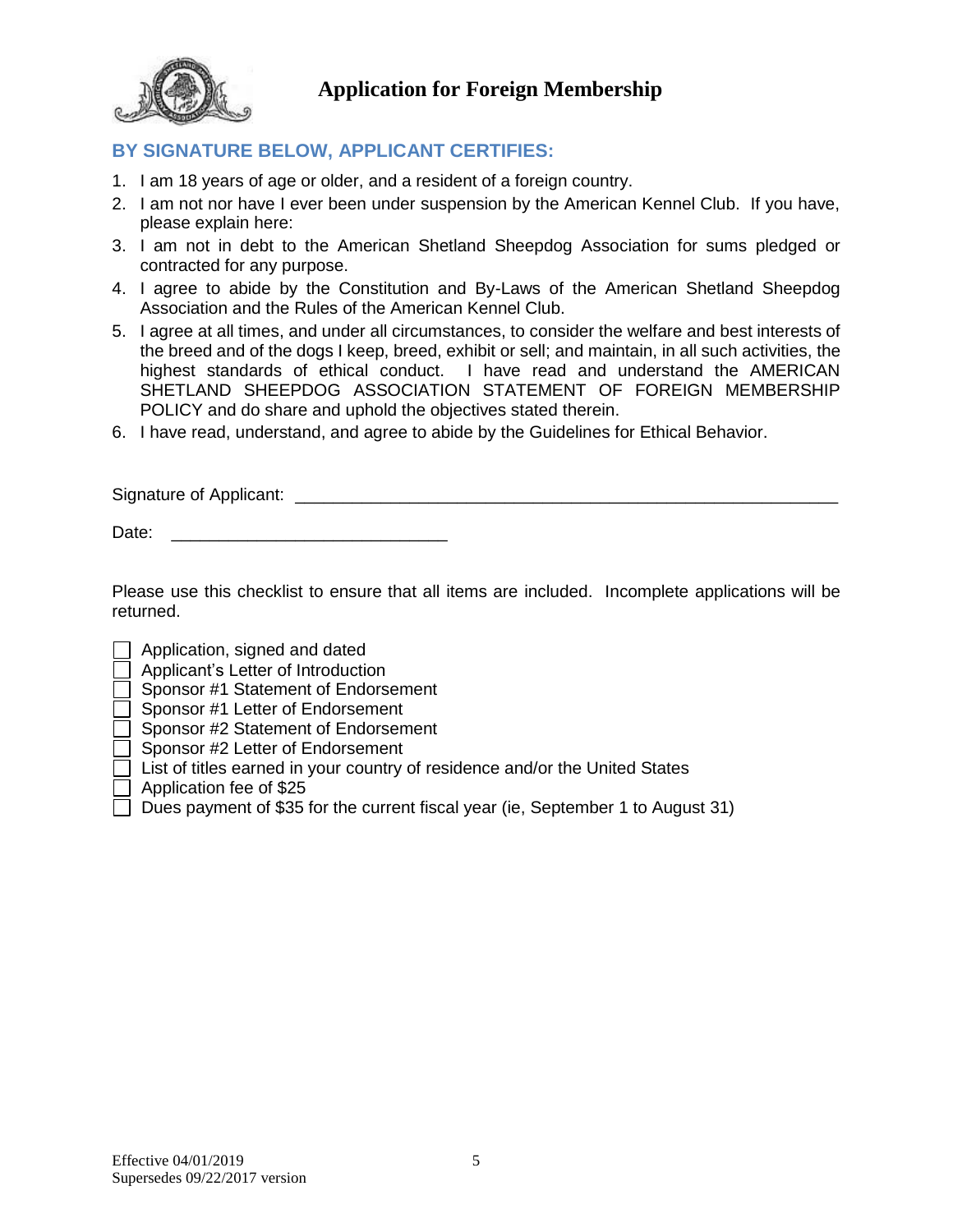

## **SPONSOR # 1 ENDORSEMENT**

Name of Applicant: \_\_\_\_\_\_\_\_\_\_\_\_\_\_\_\_\_\_\_\_\_\_\_\_\_\_\_\_\_\_\_\_\_\_\_\_

Sponsors are responsible for checking the accuracy of the information stated on the application. Sponsor must be prepared to respond to questions from the ASSA. In addition to signing the Statement of Endorsement, each Sponsor must include a letter as to his/her knowledge of the applicant's dedication and involvement in the breed, satisfying the criteria stated on the Membership Application form under "SPONSORS." Applications received without such Letters of Endorsement will be deemed incomplete.

#### **Endorsement Criteria**

Please provide a Letter of Endorsement stating the applicant's interest in the breed; ethical conduct, eg, sportsmanship; methods by which the individual assumes responsibility for dogs produced; estimated number of litters produced annually; breeding and showing activities; titles earned; and club participation. Sponsor should state basis for his/her opinion that the applicant would be a valuable member of ASSA. Sponsors should include what their relationship is to the applicant including how long they have known the applicant. If Sponsor has visited the quarters where the applicant maintains his/her dogs, include a statement that the conditions are acceptable.

#### **Statement of Endorsement**

To the best of my personal knowledge, the applicant's statements are true and correct, and do not omit to state any fact which would be relevant in the ASSA's membership determination. I believe the applicant under all circumstances, will consider the welfare and best interests of the breed and of the dogs they keep. I believe the applicant will fully support the objectives of the American Shetland Sheepdog Association and do therefore endorse this application, stating the following from actual personal knowledge:

- 1. I have been a member in good standing of the ASSA for three (3) years
- 2. I have been acquainted with the applicant for at least one (1) year
- 3. I have checked the information and found it to be true

Signature of Sponsor: \_\_\_\_\_\_\_\_\_\_\_\_\_\_\_\_\_\_\_\_\_\_\_\_\_\_\_\_\_\_\_\_\_\_\_\_\_\_\_\_\_\_\_\_\_\_\_\_\_\_\_\_\_\_\_\_\_

Date: \_\_\_\_\_\_\_\_\_\_\_\_\_\_\_\_\_\_\_\_\_\_\_\_\_\_\_\_\_